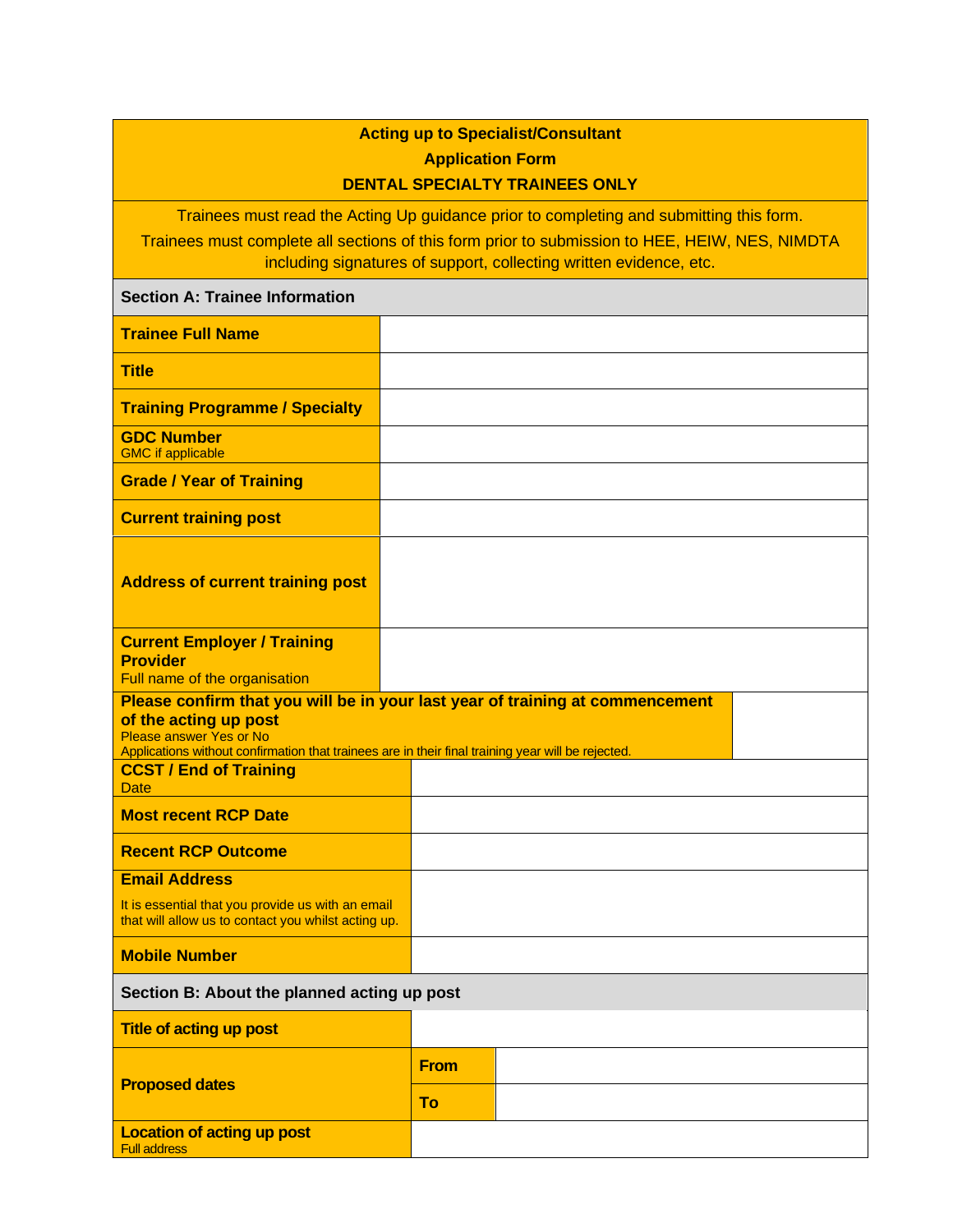| <b>Name of Supervising Consultant</b><br><b>Whilst acting up</b>                                                                                              |  |  |  |  |
|---------------------------------------------------------------------------------------------------------------------------------------------------------------|--|--|--|--|
| <b>Email Address of Supervising</b>                                                                                                                           |  |  |  |  |
| <b>Consultant</b>                                                                                                                                             |  |  |  |  |
| Structure of planned acting up post (where possible a timetable should be provided)                                                                           |  |  |  |  |
|                                                                                                                                                               |  |  |  |  |
|                                                                                                                                                               |  |  |  |  |
|                                                                                                                                                               |  |  |  |  |
|                                                                                                                                                               |  |  |  |  |
|                                                                                                                                                               |  |  |  |  |
|                                                                                                                                                               |  |  |  |  |
|                                                                                                                                                               |  |  |  |  |
|                                                                                                                                                               |  |  |  |  |
|                                                                                                                                                               |  |  |  |  |
|                                                                                                                                                               |  |  |  |  |
|                                                                                                                                                               |  |  |  |  |
|                                                                                                                                                               |  |  |  |  |
|                                                                                                                                                               |  |  |  |  |
|                                                                                                                                                               |  |  |  |  |
|                                                                                                                                                               |  |  |  |  |
|                                                                                                                                                               |  |  |  |  |
|                                                                                                                                                               |  |  |  |  |
| <b>Section C: Trainee declaration</b>                                                                                                                         |  |  |  |  |
| Insert $\sqrt{ }$ to show compliance                                                                                                                          |  |  |  |  |
| I have discussed this application with my Educational Supervisor and Training<br>Programme Director and they both support my application.                     |  |  |  |  |
| I have completed all relevant parts of the form and, to my knowledge, all                                                                                     |  |  |  |  |
| information is correct.                                                                                                                                       |  |  |  |  |
| I have adhered to all guidance and provide evidence attached that the local                                                                                   |  |  |  |  |
| education provider/Trusts affected are aware and supportive of this acting up<br>and proposed timescales (losing Trust, gaining Trust and employer where this |  |  |  |  |
| is not the same).                                                                                                                                             |  |  |  |  |
| I provide evidence attached that the acting up local education provider/Trust                                                                                 |  |  |  |  |
| will fully fund the acting up opportunity (email or letter from relevant authority                                                                            |  |  |  |  |
| i.e. DME or deputy).<br>I understand that I must not begin acting up until I have approval from HEE,                                                          |  |  |  |  |
| <b>HEIW, NES, NIMDTA.</b>                                                                                                                                     |  |  |  |  |
| I am aware that I cannot act up without supervision being in place and I have                                                                                 |  |  |  |  |
| provided details of my supervisory arrangements in Section B.                                                                                                 |  |  |  |  |
| I provide evidence of College approval.<br><b>Where applicable</b>                                                                                            |  |  |  |  |
| I provide evidence of GDC approval.<br><b>Where applicable</b>                                                                                                |  |  |  |  |
| Where you have been unable to tick any of the above boxes, please explain why in the field                                                                    |  |  |  |  |
| below. Failure to do this will result in your application form being returned.                                                                                |  |  |  |  |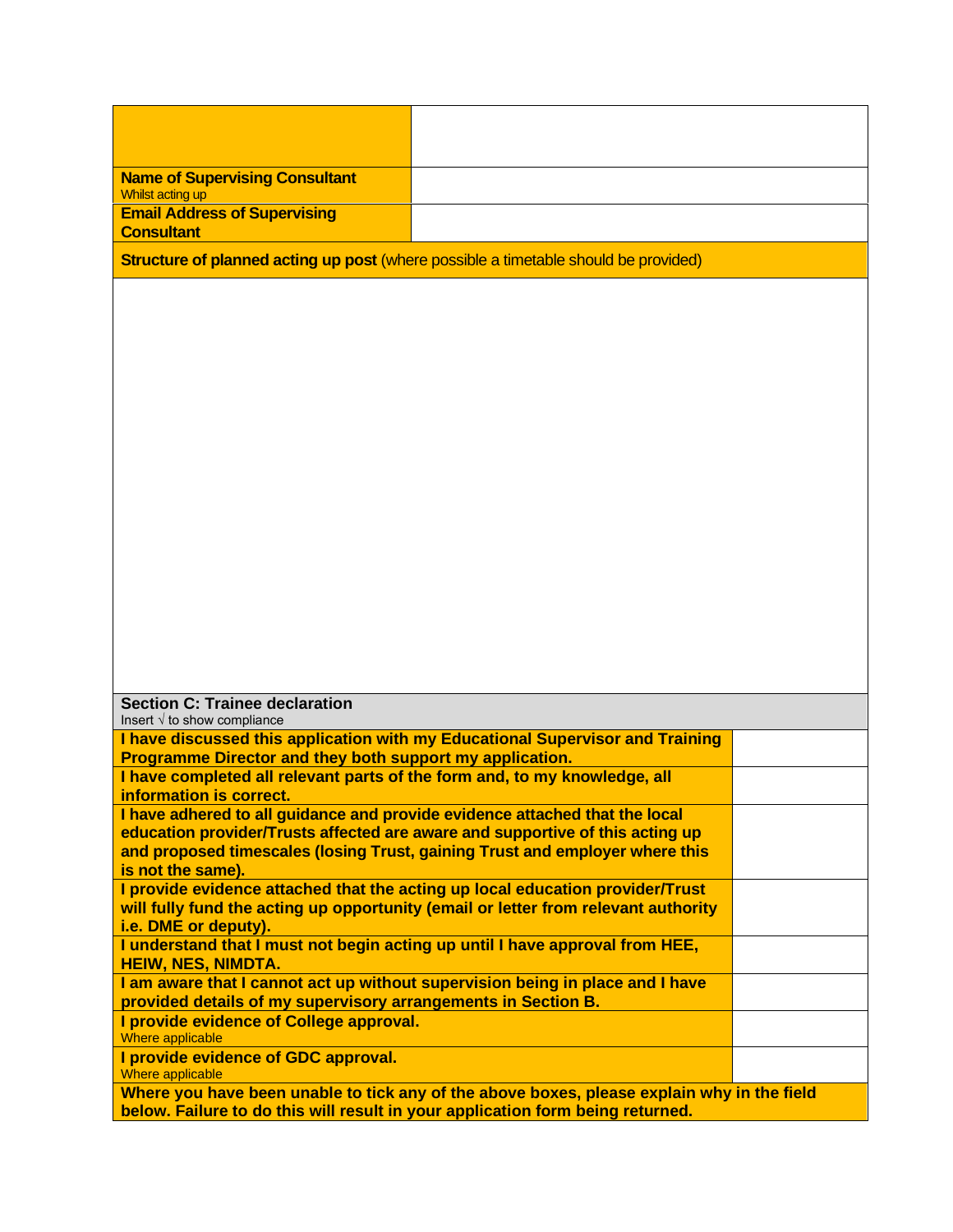| <b>Trainee Signature</b>                                                                          |                                                                                                                                                             |  |
|---------------------------------------------------------------------------------------------------|-------------------------------------------------------------------------------------------------------------------------------------------------------------|--|
|                                                                                                   |                                                                                                                                                             |  |
| <b>Date</b>                                                                                       |                                                                                                                                                             |  |
| <b>Section D: Training Programme Director Declaration</b><br>Insert $\sqrt{ }$ to show compliance |                                                                                                                                                             |  |
|                                                                                                   | I can confirm that the trainee is meeting all educational requirements, and this                                                                            |  |
|                                                                                                   | application is appropriate. I support the approval of this acting up period.<br>I can confirm that the relevant trust(s) are aware of and have endorsed the |  |
| acting up post.                                                                                   | Please attach written evidence from the trust which will have been obtained by the trainee. Approval                                                        |  |
| cannot be given without this                                                                      |                                                                                                                                                             |  |
| HEE, HEIW, NES, NIMDTA approval.                                                                  | The trainee will remain in their current post until the application receives                                                                                |  |
|                                                                                                   | Where you have been unable to tick any of the above boxes, please explain why in the field                                                                  |  |
| below.                                                                                            |                                                                                                                                                             |  |
|                                                                                                   |                                                                                                                                                             |  |
|                                                                                                   |                                                                                                                                                             |  |
|                                                                                                   |                                                                                                                                                             |  |
|                                                                                                   |                                                                                                                                                             |  |
|                                                                                                   |                                                                                                                                                             |  |
|                                                                                                   |                                                                                                                                                             |  |
|                                                                                                   |                                                                                                                                                             |  |
|                                                                                                   |                                                                                                                                                             |  |
|                                                                                                   |                                                                                                                                                             |  |
|                                                                                                   |                                                                                                                                                             |  |
|                                                                                                   |                                                                                                                                                             |  |
| <b>Training Programme Director Name</b>                                                           |                                                                                                                                                             |  |
| <b>Signature</b>                                                                                  |                                                                                                                                                             |  |
| <b>Date</b>                                                                                       |                                                                                                                                                             |  |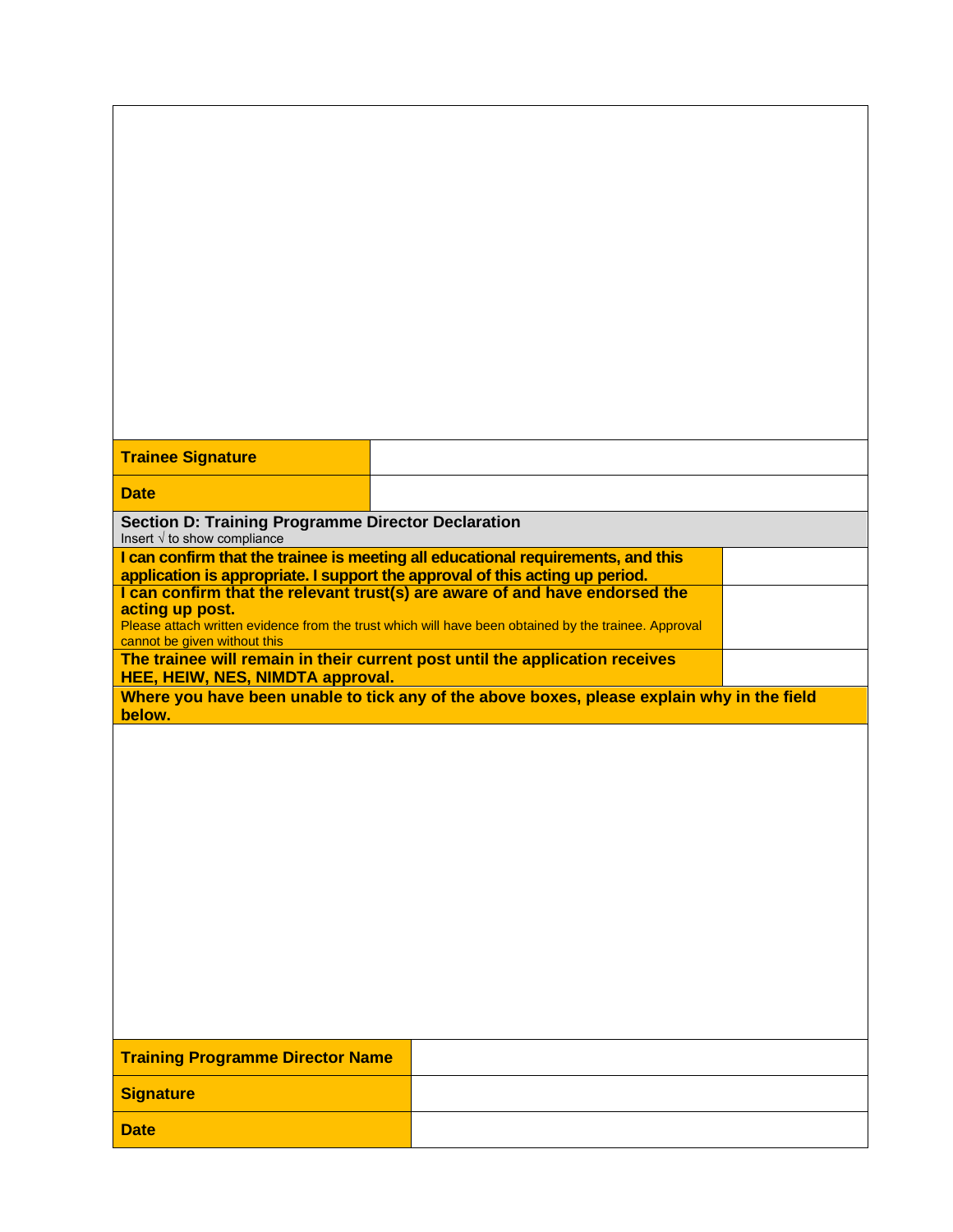| Section E: Postgraduate Dental Dean or nominated representative approval                                                                            |                                                                                               |  |  |  |
|-----------------------------------------------------------------------------------------------------------------------------------------------------|-----------------------------------------------------------------------------------------------|--|--|--|
| Is the acting up approved or declined?<br>Please enter Approved or Declined                                                                         |                                                                                               |  |  |  |
| Are there any conditions on the approval?<br>This may be proposed dates to be changed to fit with rotational changeover. If none, please write n/a. |                                                                                               |  |  |  |
|                                                                                                                                                     |                                                                                               |  |  |  |
|                                                                                                                                                     |                                                                                               |  |  |  |
|                                                                                                                                                     |                                                                                               |  |  |  |
|                                                                                                                                                     |                                                                                               |  |  |  |
|                                                                                                                                                     |                                                                                               |  |  |  |
|                                                                                                                                                     |                                                                                               |  |  |  |
|                                                                                                                                                     |                                                                                               |  |  |  |
|                                                                                                                                                     |                                                                                               |  |  |  |
|                                                                                                                                                     |                                                                                               |  |  |  |
|                                                                                                                                                     | If you have declined the application, you must complete the section below giving full reasons |  |  |  |
| for your decision.                                                                                                                                  |                                                                                               |  |  |  |
|                                                                                                                                                     |                                                                                               |  |  |  |
|                                                                                                                                                     |                                                                                               |  |  |  |
|                                                                                                                                                     |                                                                                               |  |  |  |
|                                                                                                                                                     |                                                                                               |  |  |  |
|                                                                                                                                                     |                                                                                               |  |  |  |
|                                                                                                                                                     |                                                                                               |  |  |  |
|                                                                                                                                                     |                                                                                               |  |  |  |
|                                                                                                                                                     |                                                                                               |  |  |  |
|                                                                                                                                                     |                                                                                               |  |  |  |
|                                                                                                                                                     |                                                                                               |  |  |  |
|                                                                                                                                                     |                                                                                               |  |  |  |
| <b>Postgraduate Dental Dean Name</b>                                                                                                                |                                                                                               |  |  |  |
| <b>Signature</b>                                                                                                                                    |                                                                                               |  |  |  |